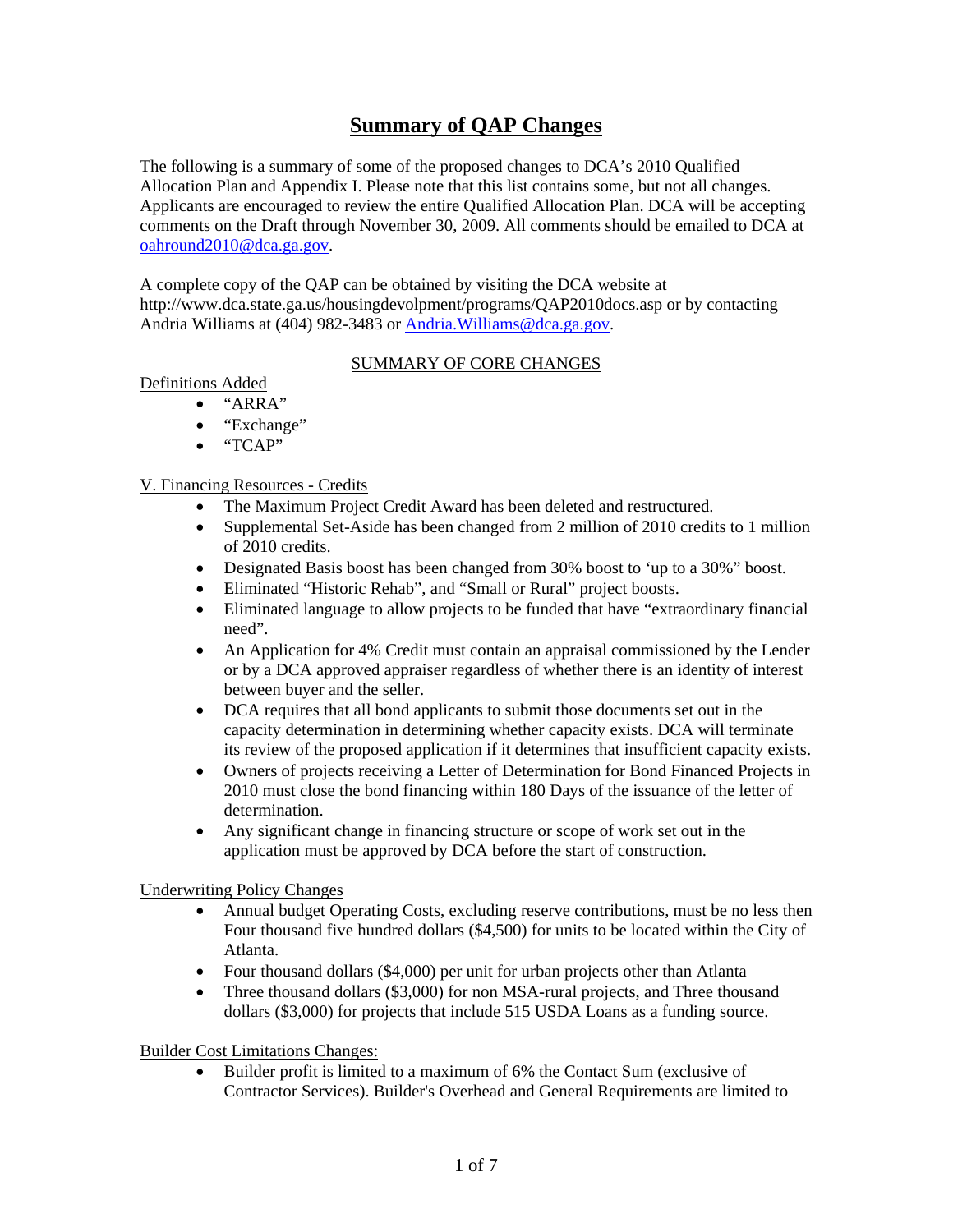8% of the Contract Sum (exclusive of Contractor Services). General Requirements shall not include water tap and sewer fees. These limits apply to both development costs and eligible basis.

• Payment and performance bonds, letter of credit fees and fees associated with obtaining construction loan in lieu of a payment and performance bond or letter of credit will be listed as an additional line item cost. However, these fees are included in the limit for Builder's Overhead/ General Requirements (8%)

#### Developer Fee Limitation Changes:

• DCA will no longer allow for a 20% developer fee for projects that incorporate a high degree of sustainability components.

#### Identity of Interests Changes between General Contractor and any Project Participants Changes

• DCA will require that contractor cost certification be submitted where there is an identity of interest of interest between any project participant and the general contractor. The cost certification shall be prepared in accordance with the standards set forth for a HOME contractor cost certification.

#### Identity of Interest - Project Participants.

• Identity of interest between any Project Participant and construction/permanent lenders requires financing terms and conditions which are reasonable, customary and consistent with industry standards.

# Operating Deficit Reserve.

• All developments must budget for and fund an operating deficit reserve in an amount of no less than six times the secured monthly debt service to lenders plus no less that six months projected operating expenses. For underwriting purposes, DCA will generally use the higher of either six months of operating expenses plus six months of debt service, lender/Syndicator requirements. However DCA reserves the right to evaluate the reasonableness of the amount and may make appropriate adjustments.

#### Rehabilitation Cost Changes:

- Average per unit rehabilitation hard costs must equal or exceed \$25,000 for properties 20 years old or less and the average per unit rehabilitation hard costs equal or exceed \$30,000 for properties that exceed 20 years old.
- Replacement Reserve Cost
	- o Rehabilitation cost has changed from \$25.00 per unit per month to \$350.00 per unit per year
	- o New construction has changed from \$20.00 per unit per month to \$250.00 per unit per year
	- o Single Family Units has changed from \$35.00 per unit per month to \$420.00 per unit per year.
	- o Historic Rehabilitation has changed from \$35.00 per unit per month to \$420.00 per unit per year.

#### Revenue, Vacancy and Expense Trends Changes

• Revenue should be trended as 2% per year, operating expenses at 3%. Vacancy and collection loss will be underwritten at the higher of 7% or as DCA determines as appropriate based on market and historical information for the proposed project area.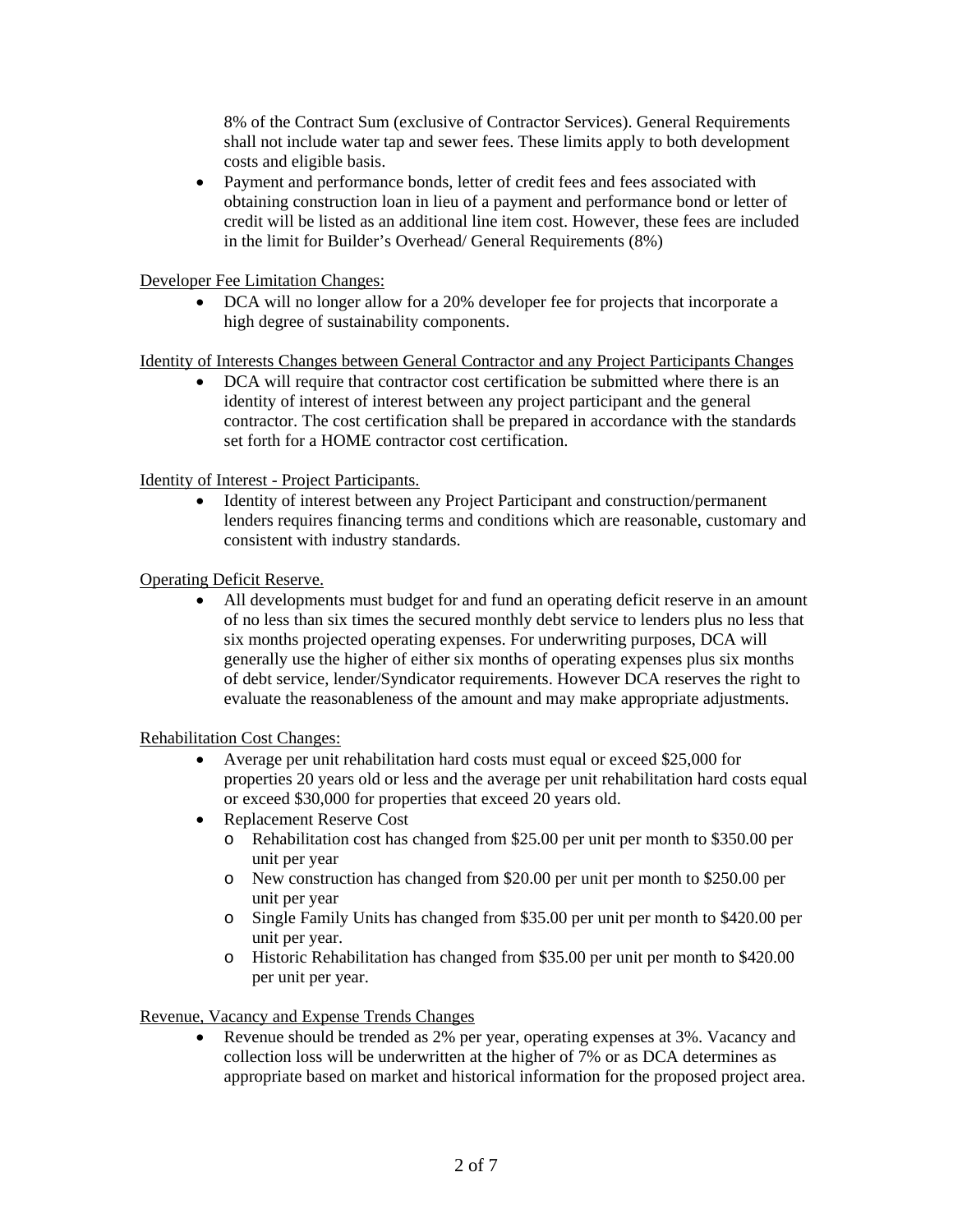#### Contractor Change Order.

- All changes to the approved scope of work and/or construct contract must be approved by DCA in advance of proceeding with the work.
- DCA must pre approve all change orders including orders that utilize the construction contingency.

# Fixed or Floating Unit Designation.

When HOME assisted units are "fixed" units are subject to specific HOME assisted units are "floating", the units that are designated as 50% or 60% AMI units may change over time as long as the total number of those units in the project remains constant. If the Applicant fails to make such an election at the time of loan commitment, it will be deemed that the Applicant has elected to treat the HOME assisted units as "floating."

#### HOME Units

When DCA HOME funds are approved source of financing for a project, each low income unit in the project is considered a "HOME assisted unit". Based on the statutory HOME requirements, twenty percent (20%) of the total low income residential units in the project must be limited to rent and income restrictions based on 50% of AMI. The balance of low income units will be limited to rent and income restrictions based on 60% AMI, however all low income units will be limited to HUD Fair Market Rents should they be less than applicable rent based on the AMI and bedroom size.

#### Payment and Performance Bonds

The cost of bonds that shall be included has changed from  $six(6%)$  percent to eight (8%) percent, Builders' Overhead/General Requirement limit for the construction contract.

#### Pre-Determinations

# Performance Scoring

• Applicants may submit documentation for DCA review and approval prior for the 2010 competitive round prior to April 15, 2010 for experience determinations. There will no longer be a pre application process for determination of scores. For experience determinations, the Experience Submittal Form Should be completed in accordance with the Performance Workbook Instructions for each Owner, Developer, and Management Company to be considered by DCA.

#### Final Award

• Tier One Entity Determinations section has been eliminated as well as the Waivers and Pre Approval Section.

#### Award Limitations

• Ownership interests in projects can not exceed one million seven hundred thousand (\$1,700,000).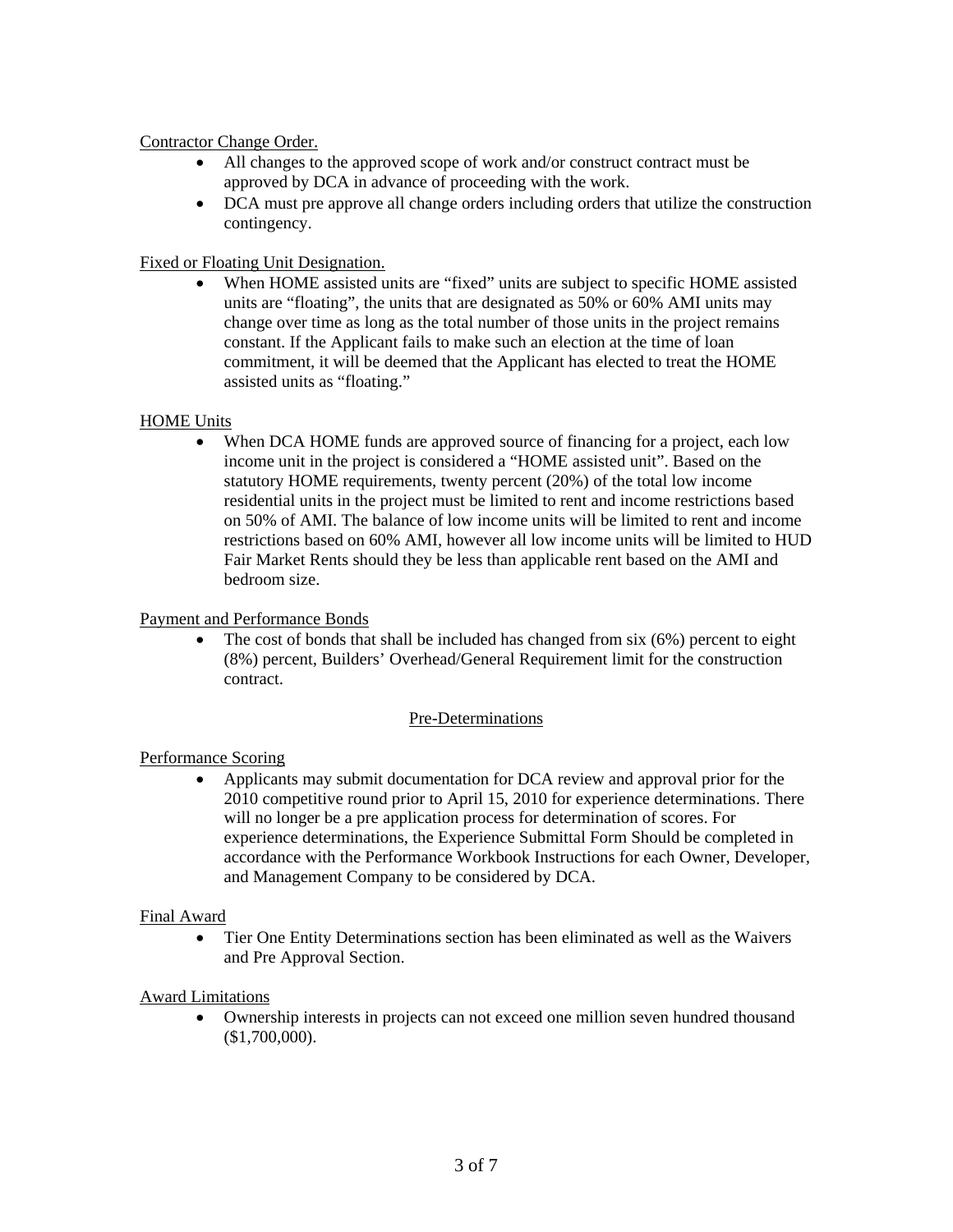#### QAP THRESHOLD CHANGES

#### Gross Rent Restrictions

HOME Rents with Tax Credits. For low-income units receiving HOME funds and tax credits, the gross rents may not exceed 30% of 50% of the effective AMI for at least twenty percent (20%) of the then income units, with the balance of low income units not exceeding 30% of the 60% AMI. It is important to note that all low income units are limited to HUD's Fair Market Rent for the appropriate bedroom size should it be less than the applicable rent at the proposed AMI. Applicants should assume 1.5 persons per bedroom. For HOME Loans, rents must be affordable at initial lease-up and must remain affordable over the term of the HOME Loan.

#### Unit Cost Limitations. (New cost limits)

The maximum allowable developer fee will be calculated based on the allowable total developmental cost utilizing the Base Per Unit Cost Limits. The maximum amount of tax credits allocated to a project will also be based on the Base Per Unit Cost Limits. DCA will not accept requests for unit cost waivers.

For new construction and acquisition/rehabilitation projects, - the Base Per Unit Cost Limits for both Tax Credit and HOME funding, - must not exceed the following:

| Unit Type   | Cost Limit |
|-------------|------------|
| Efficiency  | \$110,481  |
| 1 Bedroom   | \$126,647  |
| 2 Bedroom   | \$154,003  |
| 3 Bedroom   | \$199,229  |
| 4 Bedroom + | \$218,693  |

For Brownfield Projects, the unit cost limit is the following:

| Unit Type   | Cost Limit |
|-------------|------------|
| Efficiency  | \$132,577  |
| 1 Bedroom   | \$151,976  |
| 2 Bedroom   | \$184,804  |
| 3 Bedroom   | \$239,075  |
| 4 Bedroom + | \$262,432  |

For Historic Rehabilitation projects, the unit cost limit is the following:

| Unit Type   | Cost Limit |
|-------------|------------|
| Efficiency  | \$121,529  |
| 1 Bedroom   | \$139,312  |
| 2 Bedroom   | \$169,403  |
| 3 Bedroom   | \$219,152  |
| 4 Bedroom + | \$240,562  |

Market Feasibility (Market Study)

- Applicants must submit a market study by a DCA approved analyst showing there is adequate market demand for the project.
- The accuracy and outcomes of the Market Study will be considered in the scoring of applications.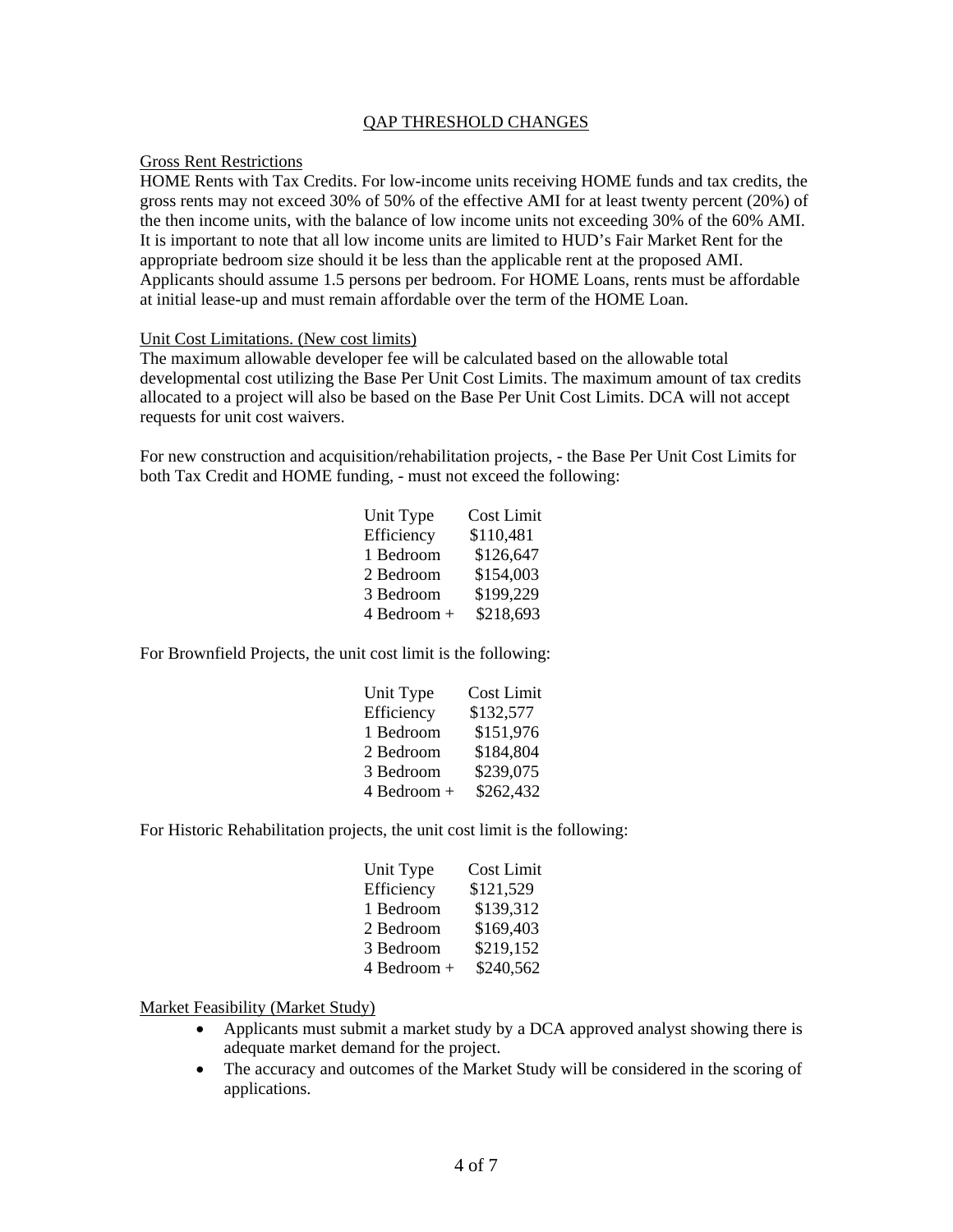#### Noise Requirements

- If additional noise source exists, such as manufacturing facility, then the Environmental Professional must comment on the additional source and give a professional opinion on the impact to the site.
- A select projected cannot exceed 75dB of exterior noise, DCA will no longer accept a waiver.

#### Additional Site Amenities

- All properties must include at least two Additional Site Amenities for projects that have 125 units or less. Properties with more than 125 units must include at least four additional Site Amenities.
- The DCA approved amenity list has been eliminated in favor of all amenities meeting certain set forth in the Amenities Guide Book- Which can be found on the DCA website under the architectural manual section.
- Additional Amenities not contained in the Amenities Guide Book must be approved by DCA prior to Application Submission.

#### Physical Needs Assessment (Rehabilitation Projects Only)

- For Rehabilitation projects only, a Physical Needs Assessment (PNA) must be completed by a DCA qualified consultant and must be included in the Application.
- The PNA must be prepared in accordance with the instructions as set forth in the Architectural Guide.
- Scope of work should not include repairs on an "as needed" basis. DCA will require that application specifically state the scope of work for the project. The final construction documents outlining the scope of work must be submitted to DCA before the start of construction. DCA will not allow material changes in the scope of work between selection and the commencement of construction.

#### Accessibility Standards

• All New Construction projects that receive allocations or funding under the Plan must comply with section 504 of the Rehabilitation Act of 1973.

#### Architectural Design & Quality Standards

- Rehab hard cost must equal or exceed \$25,000 for properties 20 years or less and \$30,000 for properties that exceed 20 years old.
- 19. Threshold Designation of Tier One Capacity has been eliminated.

#### Relocation and Displacement of Tenants

• All projects, new construction and rehabilitation, must submit a DCA relocation survey which specifically addresses the development history and occupancy of the proposed project. Failure to complete the survey and include it in the Application will result in Threshold failure.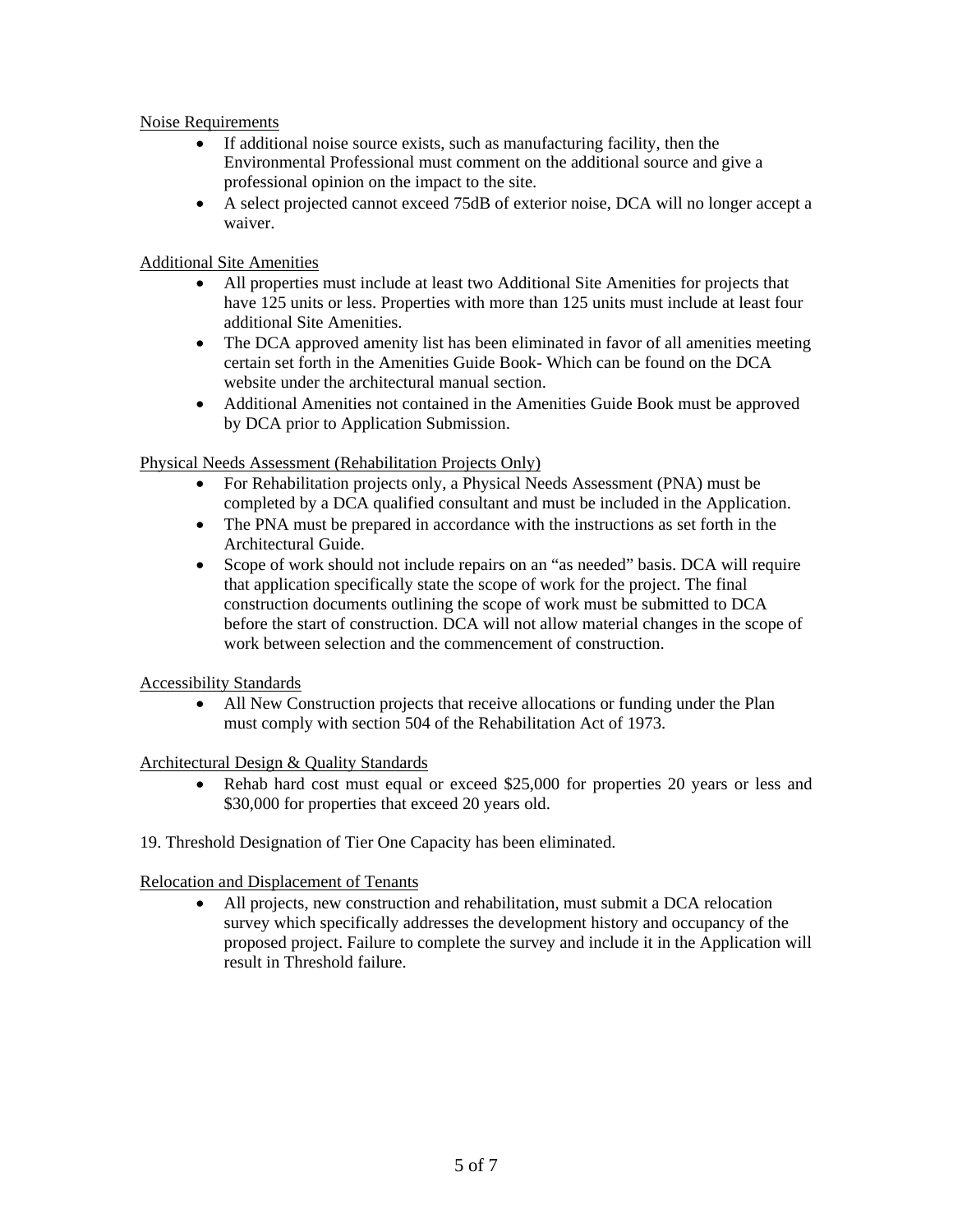#### QAP SCORING CHANGES

#### Undesirable Sites

- Developments that propose any new construction actives that place impervious surface including paving, sidewalks, or building within 100 feet of any floodplain, wetlands, perennial stream, or intermittent stream( a.k.a, state waters that require a buffer according to GA EPD). Exception: stream crossings that are covered under the USACE's Nationwide Permit.
- DCA has eliminated unoccupied or unsecured buildings as an undesirable, in place will be "abandoned houses or buildings, unoccupied, unsecured buildings(abandoned will be determined by the following factors: broken windows, doors, unsecured, lack of maintenance, and/or evidence of loitering) (unsecured means open or broken windows and doors)
- If a redevelopment plan details the mitigation of such deteriorated housing or buildings and evidence of such is submitted with the application, then a deduction will not be made.

#### Infill/Smart Growth Rural Development/ Community Transportation Options/Brownfield/Greyfield/Sustainable Communities Certification

• Points decreased.

# DCA has eliminated the Energy Efficient Building Certification point.

# Stable Communities/Redevelopment/Revitalization

# Stable Communities

- Three (3) points will be awarded to projects that are located in a census tract that meets the following demographics according to the most recent FFIEC Census Report (www.ffiec.gov.WebCensus/).
- Less than 10% below Poverty (see income).
- Designated Middle or Upper Income Level (see Demographics).
- Less than 15% of housing units are rental occupied (see housing).
- Tracts not designated as distressed or undeserved (see demographics).
- Market study must demonstrate need for affordable housing.

# DCA has eliminated HOPE VI Initiatives (6) Points

Promotes Neighborhood Stabilization

• Two  $(2)$  points will be awarded, a change from three  $(3)$  points

Statutory Redevelopment Plans

- Two (2) points will be awarded, a change from three (3) points.
- In order to receive these points, the documentation must conclusively prove that the Plan is current, ongoing and directly affects the site of the proposed project.
- Document the Plan is current, ongoing and directly affects the site.

# Redevelopment Zones

- Two (2) points will be awarded, a change from one (1) point.
- Ten (10) points will be awarded for Market Advantage.